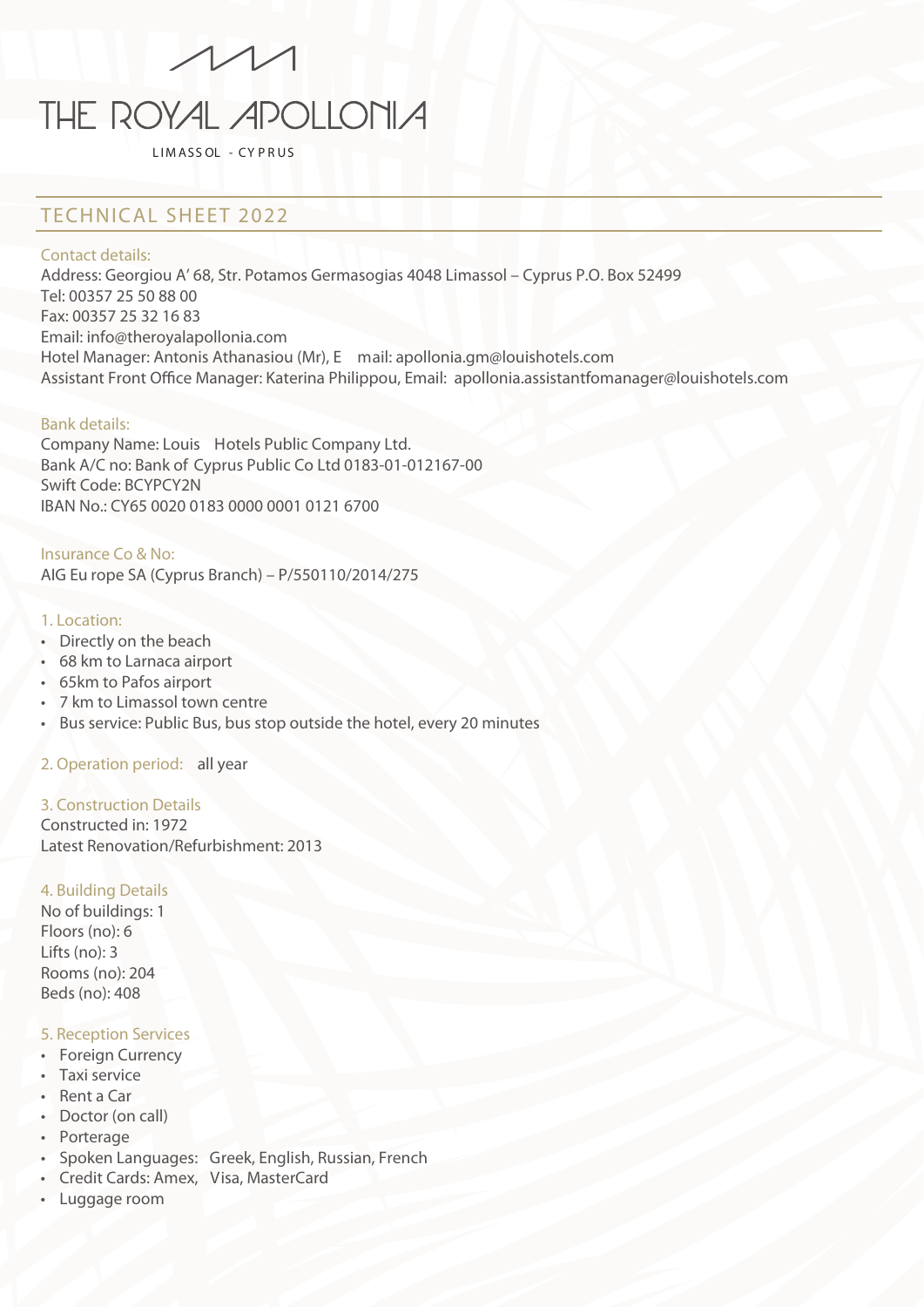#### 6. Rooms

| Quantity     | Room types                                           | Inland view Sea view | Max of pax Connecting doors | Dimension in sq meters |
|--------------|------------------------------------------------------|----------------------|-----------------------------|------------------------|
| 72           | Superior                                             | $\sqrt{ }$           | 3<br>12                     | $26 \text{ m}^2$       |
| 84           | Superior                                             | $\sqrt{}$            | 3<br>24                     | $26 \text{ m}^2$       |
| $\mathsf g$  | Deluxe spa seaview room with private outdoor jacuzzi | $\sqrt{}$            | 3                           | $26 \text{ m}^2$       |
| 14           | Family rooms                                         | $\sqrt{}$            | $\overline{4}$              | $32 \text{ m}^2$       |
| 12           | Family rooms                                         | $\sqrt{}$            | $\overline{4}$              | $32 \, \text{m}^2$     |
| 5            | Junior suites                                        | $\sqrt{ }$           | $\overline{4}$              | $39 \text{ m}^2$       |
|              | H/moon suite                                         | $\sqrt{}$            | $\overline{2}$              | $56 \text{ m}^2$       |
| 5            | Executive suites                                     | $\sqrt{}$            | $\overline{4}$              | $56 \text{ m}^2$       |
| $\mathbf{2}$ | Deluxe suites                                        | $\sqrt{}$            | $\overline{4}$              | $65 \text{ m}^2$       |

#### 7. General Room Facilities

Room type: All

- Bathroom
- Shower
- W.C.
- Hairdryer
- Non-smoking
- Balcony/Terrace
- Telephone
- Sat-TV
- Free wi-fi connection
- Air condition: Hours of operation: 24 hrs, Period of operation: May - October
- Heating: Hours of operation: 24 hrs Period of operation: November - April
- Mini Bar (at extra charge except All-Inclusive guests)
- Luxurious bath amenities
- Bathrobes & slippers
- Tea & coffee making facilities
- Nespresso machine
- Welcome drink upon arrival
- Turn down service
- Room service (at a charge)
- Safety Box (free of charge)

#### 8. Cleaning

Cleaning: 7 days a week Change of towels: every day - Ecosystem (on guest request) Change of linen: every day - Ecosystem (on guest request)

#### 9. Facilities for Handicapped

• Access in all indoor and outdoor areas except the beach.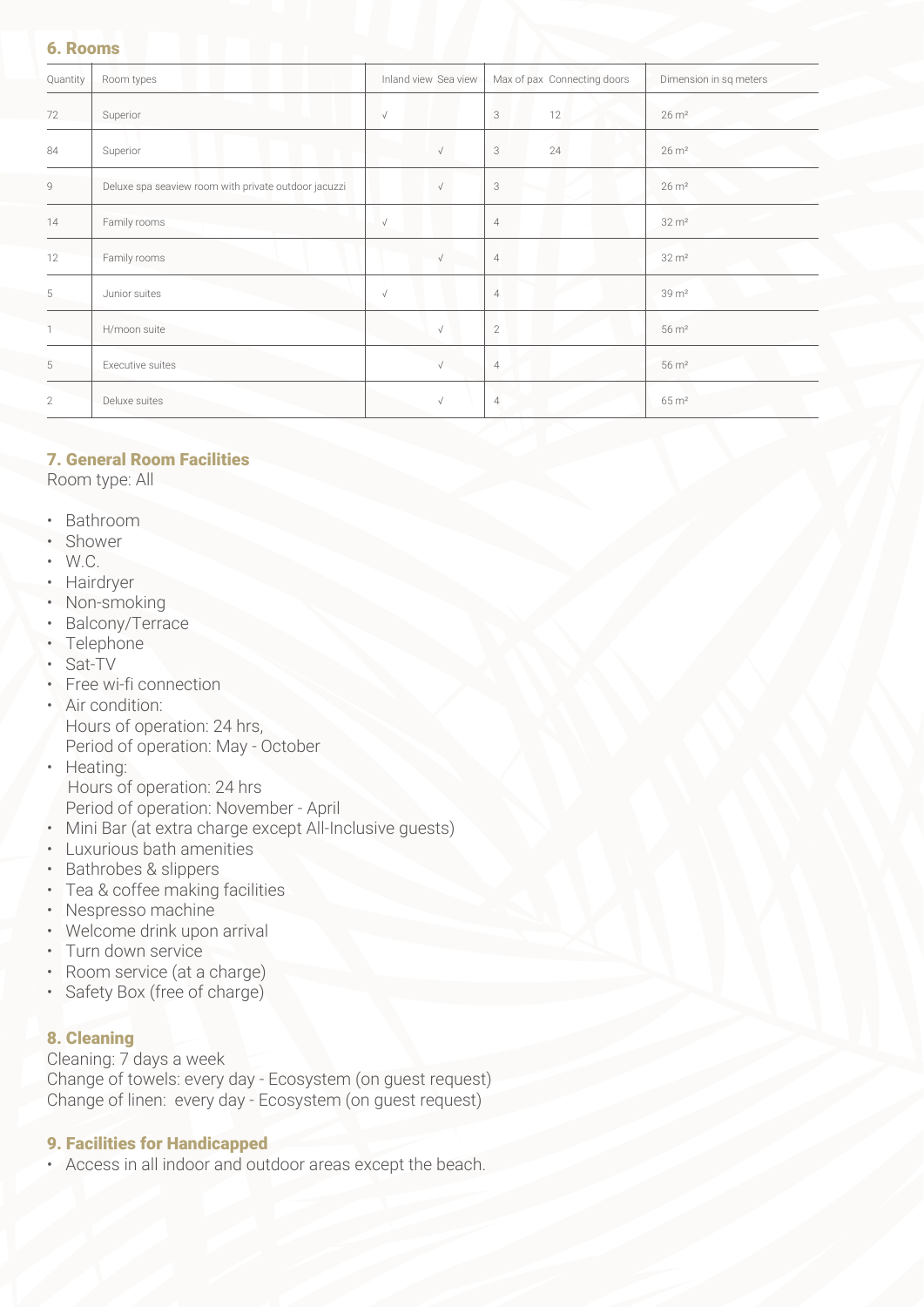#### 10. Restaurants/Bars - Food and Beverage

| Name                          | Indoor/outdoor    | Reserv. Required | Non smok.  | Air cond.  | Opening Hours   | Buffet/A la carte | Meals          | Special meals |
|-------------------------------|-------------------|------------------|------------|------------|-----------------|-------------------|----------------|---------------|
| Dionysos Restaurant ***       | Indoor/Outdoor    |                  | $\sqrt{ }$ | $\sqrt{ }$ | 07:00 - 10:30   | Both              | Breakfast      |               |
|                               |                   |                  |            |            | $12:30 - 14:30$ |                   | Lunch          |               |
|                               |                   |                  |            |            | $18:30 - 21:30$ |                   | Dinner         |               |
| Akakiko Japanese restaurant * | Indoor / Outdoor  | $\sqrt{ }$       | $\sqrt{ }$ | $\sqrt{ }$ | 12:00-23:00     | A la carte        | Lunch & Dinner |               |
|                               |                   |                  |            |            |                 |                   | All Day Dining |               |
| Aphrodite Lounge & Terrace    | Indoor / Outdoor  |                  | $\sqrt{}$  | $\sqrt{}$  | 08:00-01:00     |                   |                |               |
| Ocean Blue Bar                | Outdoor Pool Area |                  |            |            | 10:00-18:00     |                   |                |               |
|                               |                   |                  |            |            | Summer only     |                   |                |               |
| Meze By Elliniko              | Indoor/Outdoor    |                  | $\sqrt{}$  | $\sqrt{}$  | 19.00 23.00     | A la carte        | Dinner         |               |

\*Akakiko Japanese Restaurant: Once a week from Monday to Thursday Premium All-Inclusive guests are entitled to lunch or dinner from a set menu. \*\*\* Dionysos Main Restaurant: Dionysos is open seven days a week with a themed evening each night, giving you the chance to sample different cuisines. There are children's options too, and vegetarian and diabetic choices are available on request. You'll be able to enjoy breakfast lunch and dinner here year-round. Dress code of long trousers for men applies for Dionysos restaurant at Dinner only.

The Premium All-Inclusive drink package applies for the a la carte restaurants as well. All non Premium All-Inclusive drinks available at hotel prices.

- **Theme nights:** Cyprus/Greek, Italian, International, Mediterranean, Mexican, Gourmet, Carvery
- Clients on Half Board can choose to have either dinner or lunch
- Lunch boxes for Half Board, Full Board, and Premium All-Inclusive are available for guests going on excursions.

#### 11. Swimming Facilities

| Quantity     | Description     | Fresh water | Heated      | Separate |
|--------------|-----------------|-------------|-------------|----------|
| $\mathbf{1}$ | Indoor pool     | $\sqrt{}$   | ν           |          |
|              |                 |             | winter only |          |
| 1            | Outdoor pool    | $\sqrt{ }$  |             |          |
| 1            | Children's pool | ν           | ν           |          |
|              |                 |             | winter only |          |

#### 12. Beach

- Sandy Beach
- Free Sunbeds
- Free Umbrellas
- Beach towels

#### 13. Main Outdoor Pool

- Shape: Island, figure of eight
- Dimensions: Free form, 523m3
- Water: Fresh
- Depth: 1.40m
- Sunbeds & Umbrellas without charge
- Pool towels
- Jacuzzi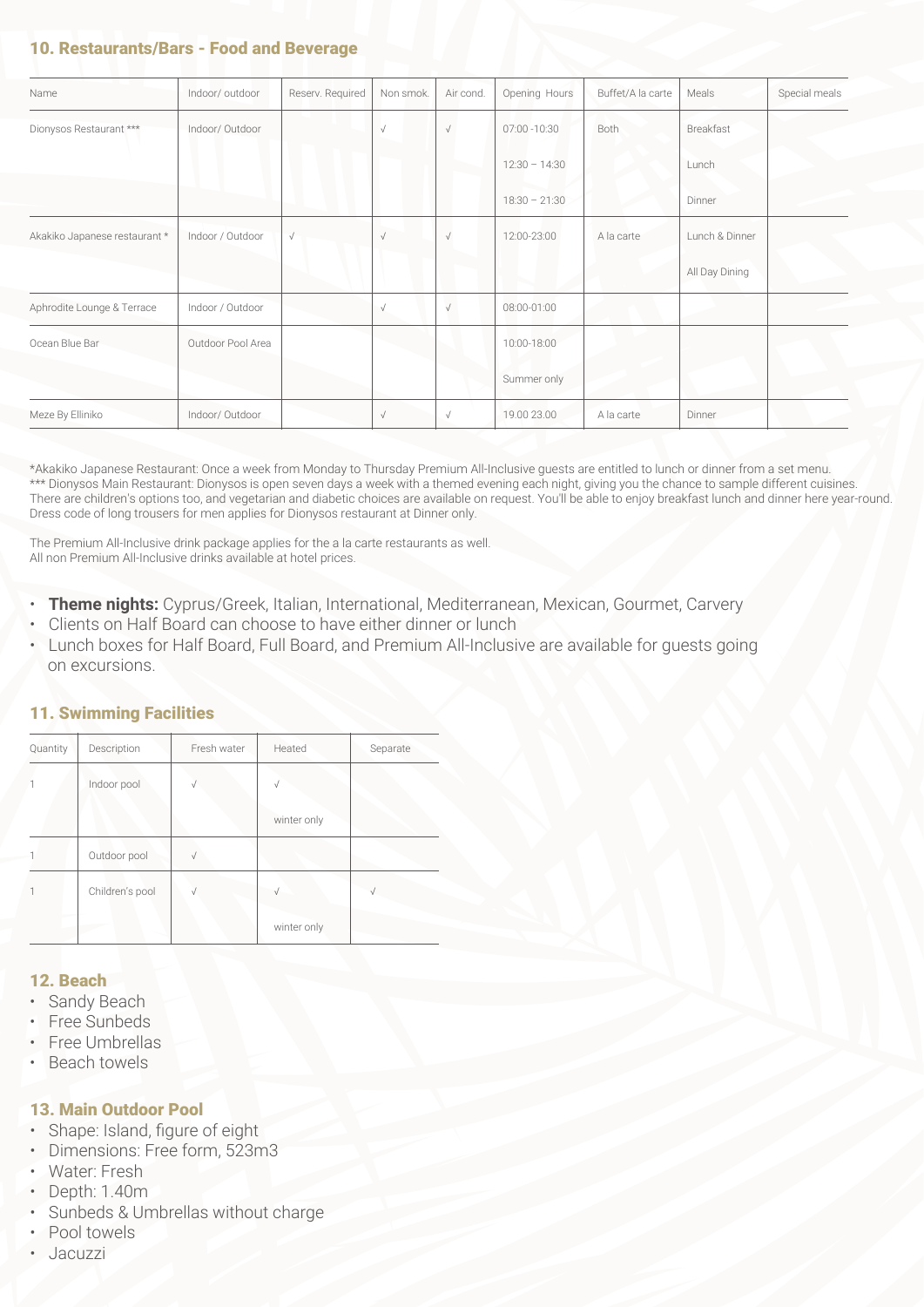#### 14. Indoor Pool

- Shape: rectangular<br>• Dimensions: 12m x
- Dimensions: 12m x 6.5m
- Water: fresh
- Depth: 1.60m
- Pool towels

#### 15. Children's Pool

- Shape: Island shape
- Dimensions: 62m²
- Water: fresh
- Depth: 0.40 m
- Sunbeds & Umbrellas
- Pool towels

#### 16. Health & Beauty

| Description                   | With charge | Without charge |
|-------------------------------|-------------|----------------|
| Fitness room                  |             |                |
| Sauna                         |             |                |
| Steam room                    |             |                |
| Massage                       |             |                |
| Phyto Sauna                   |             |                |
| Dead Sea climate control room |             |                |

#### 17. Entertainment

Aphrodite Bar Live Music: Several times per week Other activities: Children's animation (summer only)

#### 18. Pets: Not allowed

#### 19. Other Hotel Facilities

- Mini Market/Souvenir Shop
- Boutique
- Jewellery shop
- Lounge/Lobby
- Wifi in the public areas of the hotel
- Kids club open only for summer season May to October
- 3 Conference rooms
- Business room
- 2 Tennis courts
- Laundry service (extra charge)
- Uncovered Parking at no charge